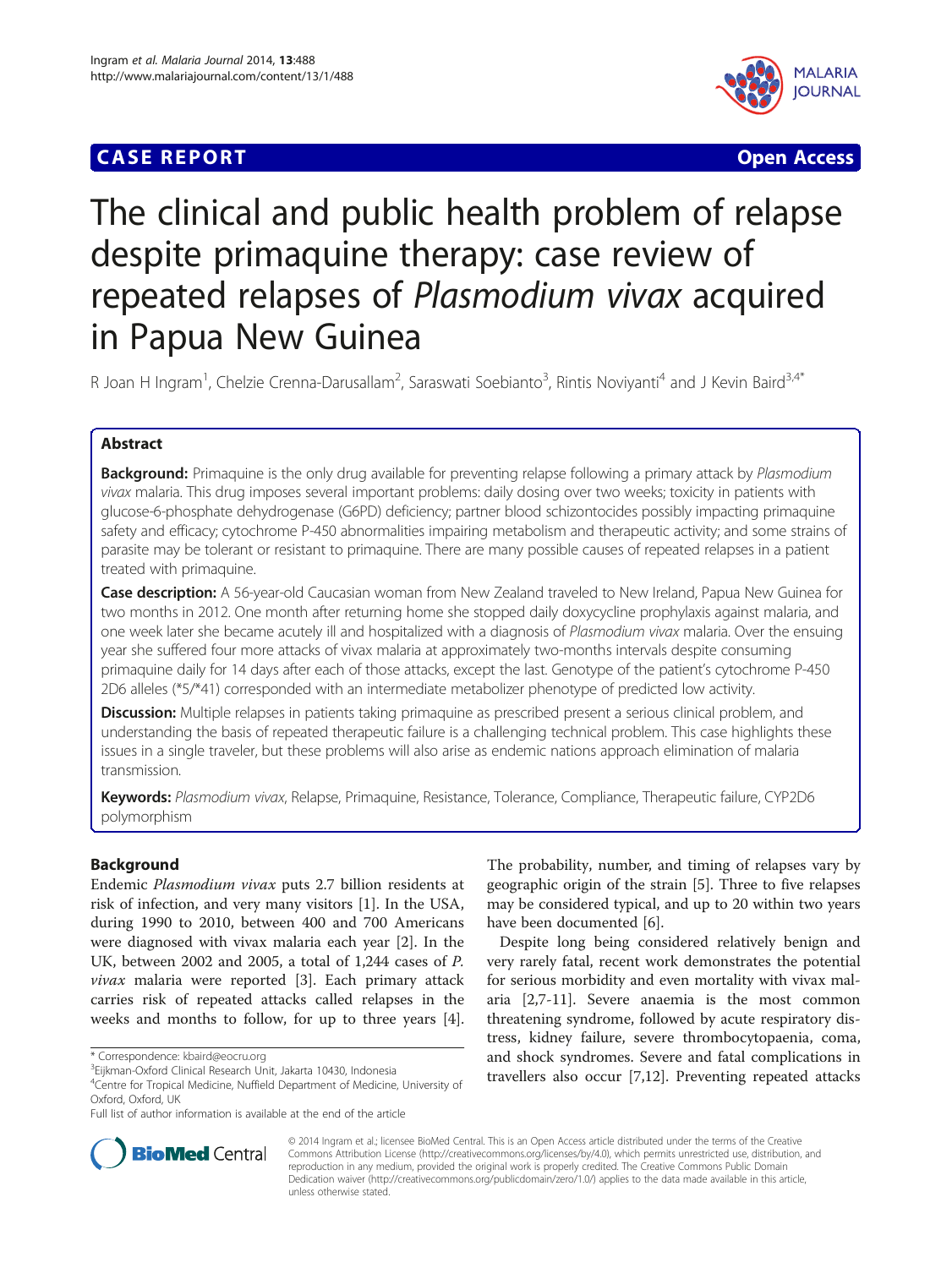of relapsing vivax malaria offers the opportunity to avoid threatening illness and onward transmission.

Primaquine alone has proven safety and efficacy against the latent parasite in the liver (hypnozoites) responsible for relapsing vivax malaria. Licensed in 1952, primaquine has been combined with chloroquine against the asexual blood stages to achieve radical cure, i.e., elimination of all forms of the parasite. A wide variety of primaquine regimens have been applied against relapse [\[13\]](#page-5-0), but today experts agree that 0.5 mg/kg daily for 14 days should prevent relapse [[14\]](#page-5-0).

Primaquine toxicity in glucose-6-phosphate dehydrogenase (G6PD)-deficient patients imposes several important obstacles to achieving radical cure. Adherence to 14 days of daily dosing may be unlikely without firm guidance from the provider and follow up [\[15](#page-5-0)]. However, strict adherence invites risk of serious harm in most G6PD-deficient patients. So most providers do not offer primaquine therapy without knowing G6PD status [\[16](#page-5-0)]. When providers do offer primaquine, advice to fully adhere must include the caution to cease dosing with signs of haemolysis. A robust point-of-care diagnosis of G6PD deficiency would mitigate this problem of safe access to effective therapy against relapse, but not all of them.

Several other problems diminish effectiveness of radical cure by primaquine. Differential cytochrome P450 2D6 isozyme metabolism of primaquine by dozens of distinct allelic variants introduces highly complex determinants of clinical efficacy. Further, the rise of resistance to primaquine's partner in radical cure, chloroquine, requires adopting other blood schizontocides as therapy, but the safety and efficacy of primaquine against relapse may vary when combined with those partner drugs in radical cure [[17](#page-5-0)]. Each new partner therapy requires new evidence of primaquine safety and efficacy, and such is relatively difficult to obtain. Pregnant or lactating women, and infants may not receive primaquine therapy [\[18\]](#page-5-0), and these groups are the most vulnerable to severe and threatening vivax malaria in endemic communities [\[19,20\]](#page-5-0).

Sixty years of continuous primaquine use requires consideration of the potential problem of resistance to it by hypnozoites. However, as the case described in this report illustrates, demonstrating either sensitivity or resistance to primaquine is a very complex, multi-tiered endeavour requiring the ruling out of many possible confounding factors. Repeated acute attacks of vivax malaria despite primaquine therapy poses threats to the health and life of the patient, and puts the care providers in the difficult position of identifying the cause of therapeutic failure in order to address it. These patients also raise public health issues, especially regarding strategies for eliminating malaria transmission.

Here, a summary of a case obtained from medical records and the first author's clinical review of the patient

is presented to highlight the issue of multiple relapses of P. vivax despite apparently adequate primaquine therapy.

# Case presentation

### Travel, attacks and treatment

A 56-year-old woman resident in New Zealand weighing 67 kg arrived at New Ireland, Papua New Guinea in early September 2012. During that visit she consumed 100 mg doxycycline daily up to the end of travel in late October 2012 and for one month following return to New Zealand. She reported being fully compliant with that chemoprophylaxis. She had previously experienced an episode of confirmed Plasmodium falciparum after travel to Africa and wished to avoid another such attack.

A week later, in November 2012, she sought medical attention after developing headache, malaise, and rigors. A diagnosis of P. vivax was made microscopically (Figure [1](#page-2-0)). She spent two days in hospital and was discharged after responding to therapy with atovaquone/proguanil (Malarone™, 4 tablets/day  $\times$  3 d). She was prescribed an unknown dose of daily primaquine (Primacin™, BNM®, Australia) for this first attack after her G6PD test was normal.

Two months later, in January 2013 she suffered a second attack, again confirmed with a microscopic diagnosis and with admission to hospital. She was treated with artemether/lumefantrine (Riamet™, 4 tablets twice daily for 3 days) and 30 mg primaquine base daily for 14 days.

Two months later, in March 2013, she suffered a third confirmed attack of P. vivax malaria and was hospitalized for several days. She received the same therapy as that prescribed after the second attack. The patient described being fully compliant to daily primaquine therapy with prior treatments. The importance of doing so was again emphasized to the patient.

A fourth attack occurred two months later in May 2013. She was admitted to hospital with a peripheral parasitaemia of asexual P. vivax trophozoites infecting 3-4% of her red blood cells. She was treated with the same regimen of therapy as after the second and third attacks, but with 45 mg primaquine daily for 14 days, rather than 30 mg. She spent one day in hospital.

The fifth attack again occurred two months later, in July 2013. She was not admitted to hospital and consumed artemether/lumefantrine as before. Primaquine therapy was judged unlikely to provide any benefit and was not prescribed.

In August 2013 the patient travelled to the Solomon Islands and remained for two months, all the while consuming a commercial dietary supplement containing Artemisia annua herbal extract (equivalent of 17 mg artemisinin daily) that had been recommended to her by a colleague for malaria prevention. She remained healthy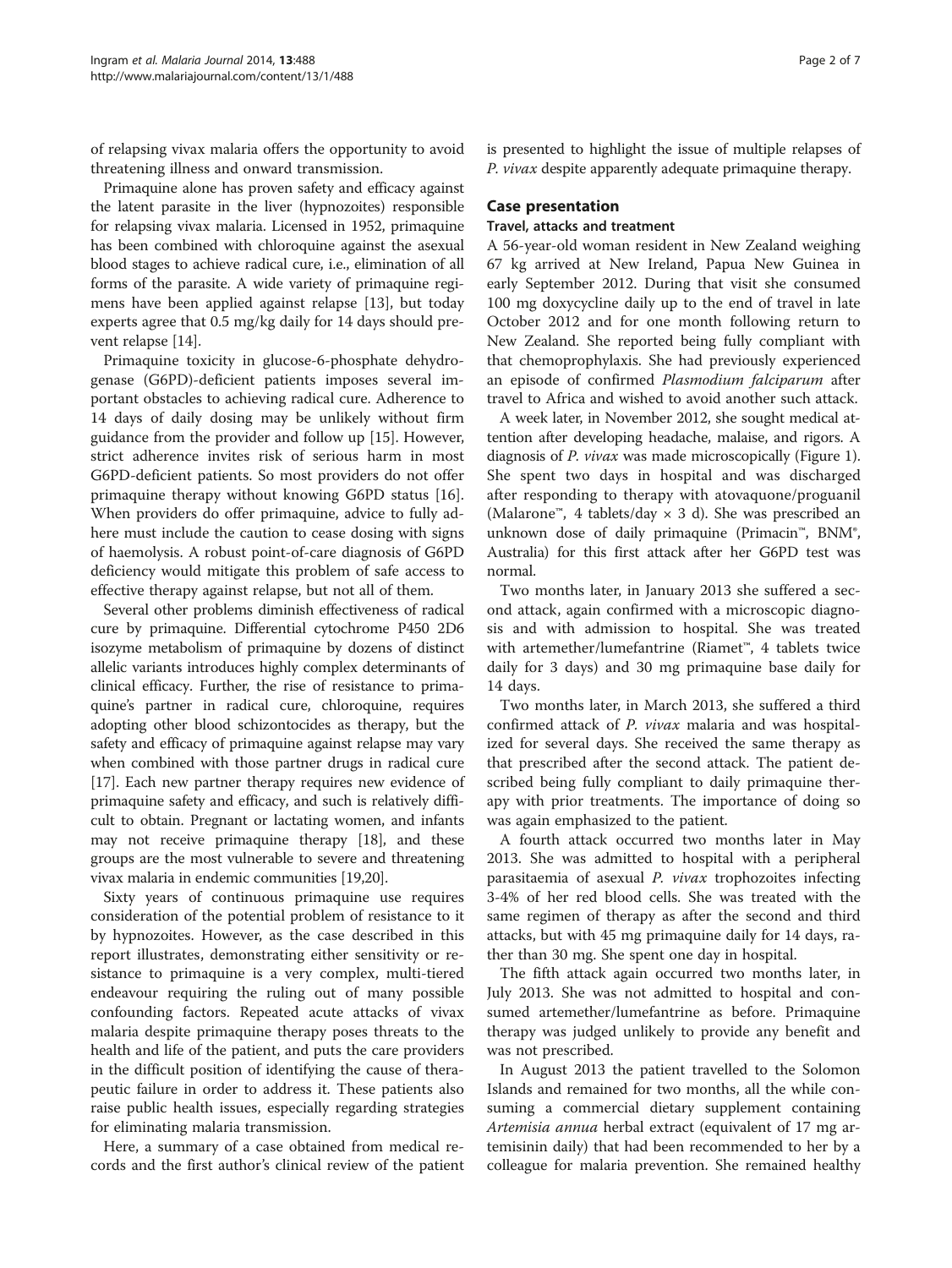<span id="page-2-0"></span>

while abroad. Five months after returning to New Zealand, she again suffered an attack of vivax malaria (March 2014). This was treated initially and partially with chloroquine (two doses) with a switch to atovaquone/proguanil, and primaquine was again not prescribed for the same reasons as in July 2013.

The patient travelled to Vanuatu for two weeks in April and May 2014, taking 100 mg doxycycline daily while there, and continues that regimen up to December 2014 with intervening travel to the Solomon Islands. As of December 2014 she has not suffered any attacks of malaria since March 2014, but has on three occasions developed severe headache, weakness and chills which have settled within 24 hours without medical attention.

Although these six episodes of vivax malaria were not complicated, each caused marked symptoms and most led to admission to hospital. These events were debilitating and disruptive of the patient's routines, and she firmly declared that she took the four courses of primaquine precisely as directed.

#### Plasmodium diagnostics

Giemsa-stained thin blood films were taken at each presentation with acute illness. Demonstration of amoeboid trophozoites within enlarged infected red blood cells provided the diagnosis of vivax malaria (Figure 1) at the laboratory. Expert malaria microscopists at the Eijkman-Oxford Clinical Research Unit in Jakarta, Indonesia affirmed that diagnosis. At the molecular diagnostic referral laboratory also in Jakarta (Eijkman Institute for Molecular Biology), a vial of extracted DNA from blood taken at the final attack of malaria was analyzed by nested PCR of ssrRNA using standardized methodology employing genus and species-specific primers (for *Plas*modium malariae, Plasmodium ovale, P. falciparum, and P. vivax) [\[21\]](#page-5-0). These were strongly positive for P. vivax and negative for the other species.

# CYP2D6 genotyping

Isolated DNA was collected from the patient and extracted using Puregene™ (Gentra®) and its concentration measured at 635 ng/μL (NanoDrop2000™, Thermoscientific®) and 1.58 DNA purity (A260/A280). CYP2D6 genotyping was performed using xTAG<sup>™</sup> CYP2D6 kit v3 (Luminex® Corporation, USA). Allelic variation categories assayed by this kit included DNA sequences encoding normal function (\*1, \*2, and \*35), reduced function (\*9, \*10, \*17, \*29, and \*41), and non-functional (\*3, \*4, \*5 –for whole-gene deletion, \*6, \*7, \*8, \*11, and \*15), including DUP for duplication. The manufacturer's instructions were followed for genotyping by this kit. Amplification and incubation was performed using 9700 thermal cycler (PE Applied Biosystems®). The Luminex® 200 xMAP™ instrument was used to read the fluorescence absorbance from a specific probe that hybridized with the beads. The data were then analysed automatically using the xTAG Data Analysis Software™ to record the CYP2D6 allelic variant.

A CYP2D6 gene deletion (\*5) and polymorphisms at  $1661G > C$ ,  $2850C > T$ ,  $2988G > A$ , and  $4180G > C$  (\*41) were detected. The genotype of the patient was classified as a \*5/\*41 allelic variant. According to the prediction of enzymatic activity, the \*5 and \*41 allelic variants are categorized as null and dysfunctional, respectively [\[22,23](#page-5-0)]. The combination of those allelic variants infers an intermediate metabolizer phenotype (Figure [2](#page-3-0)). Nonetheless, \*41 allele is frequently associated with relatively very low enzymatic activity scores when expressed with the null \*5, i.e., 0.5 on a scale of 0 to 3, where 3 is the ultrametabolizer, and 1.5 to 2.0 represent wild type \*1/\*1 scores [[24\]](#page-5-0). Absent direct characterization of CYP2D6 metabolizer phenotype – as may be done with a dextromethorphan challenge and pharmacokinetic analysis [[25\]](#page-5-0) – it can only be considered it likely that the CYP2D6 genotype in this patient resulted in levels of metabolized primaquine inadequate to the task of killing hypnozoites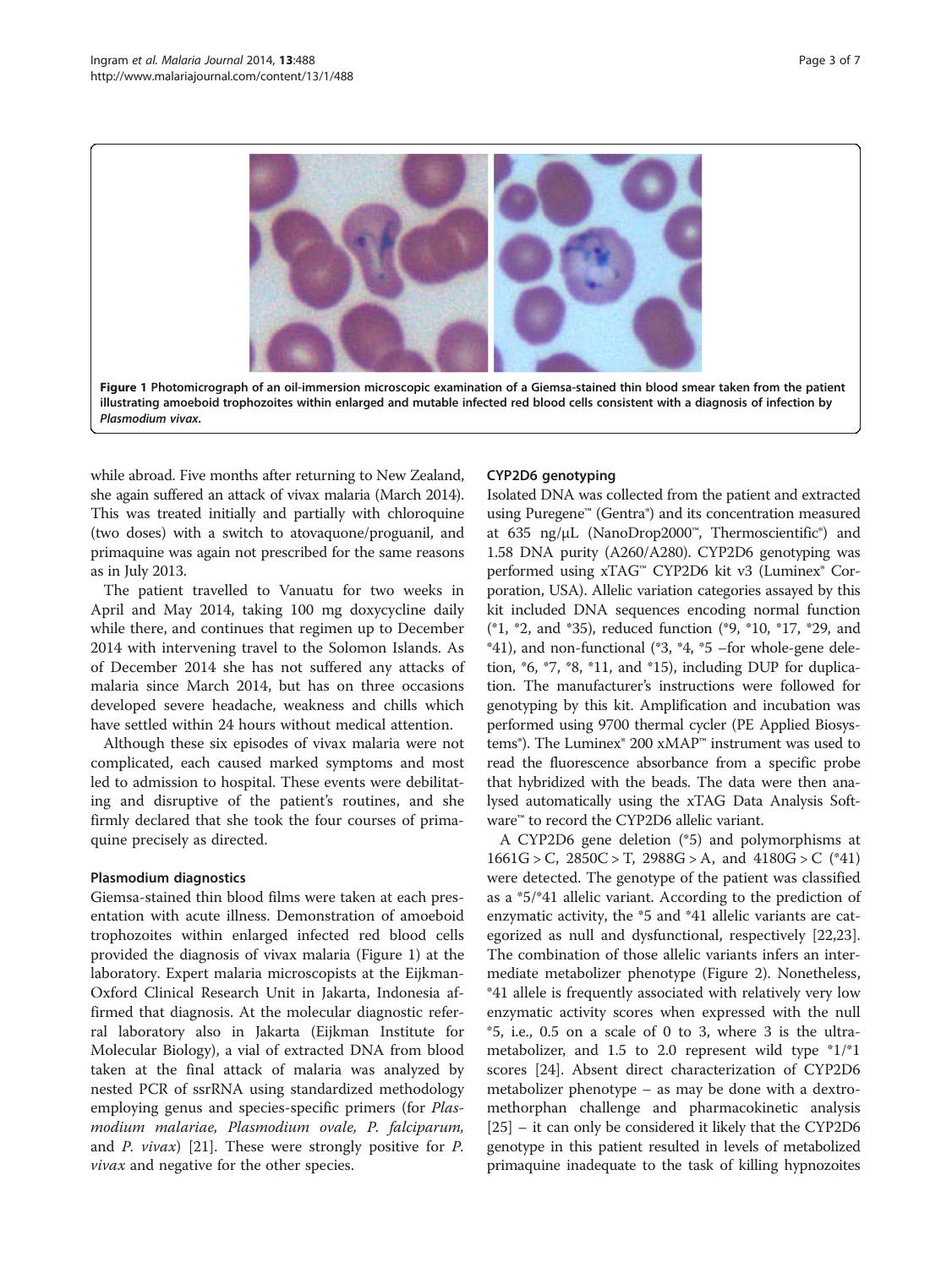<span id="page-3-0"></span>

of P. vivax. Likewise, one research subject experimentally challenged with P. vivax and relapsing despite directly observed high-dose primaquine therapy had \*4/\*41 genotype of CYP2D6 [[26](#page-5-0)], where \*4 has no functional enzyme activity (like the \*5 deletion) [[23](#page-5-0)].

#### Interpretation

This patient suffered an attack of Plasmodium vivax post-travel, followed by four relapses, each at two-month intervals, and a fifth attack more than six months after the prior attack and intervening travel to another malaria endemic area. She consumed full courses of primaquine after the first, second, third, and fourth attacks, including a round of 45 mg/day for 14 days. None of these prevented her from relapsing at intervals typical of P. vivax from that region [[5](#page-5-0)]. The challenge for her care providers, and malariologists weighing strategies for elimination of this parasite, is to understand what failed in this case and what may be done to avoid such poor therapeutic outcomes in the future.

The Plasmodium vivax strain called Chesson came from an American soldier infected in 1944 during the New Guinea campaign of the Pacific War [[27\]](#page-5-0). This strain and most from the Pacific region relapse quickly (usually within a month of onset of the primary attack) and at approximately two-month intervals [[28](#page-5-0)]. Chesson P. vivax also tolerated 14-day courses of primaquine at 0.25 mg/kg daily, necessitating 0.5 mg/kg daily for good efficacy [\[29](#page-5-0)]. The parasite infecting the patient described here also came from the New Guinea region and appears Chesson-like in its relapsing behaviour, and proved unresponsive to even 0.75 mg/kg daily primaquine therapy for 14 days. Understanding why primaquine failed in this patient requires considering many possible explanations, including failure to take therapy as directed, inappropriate partner blood schizontocide, counterfeit or substandard primaquine, re-infection, or polymorphisms in the sole human cytochrome P-450 isozyme (2D6, or CYP2D6) [[30](#page-5-0)] known to metabolize primaquine [\[31](#page-5-0)], an essential step in killing hypnozoites [\[32](#page-5-0)].

Bennett and colleagues [[26](#page-5-0)] challenged 25 human subjects with P. vivax sporozoites, and all suffered a primary attack and were treated with directly observed standard chloroquine and primaquine (0.5 mg/kg/d  $\times$  14 d) radical cure. Two subjects nonetheless relapsed. The CYP2D6 genotypes of those two subjects were classified as associated with intermediate or poor metabolizers, respectively. The intermediate metabolizer relapsed twice, and the poor metabolizer relapsed three times. Among the 23 subjects who did not relapse, only two were classified as intermediate metabolizers, and the remaining 21 subjects were extensive metabolizers. Higher levels of unmetabolized primaquine in plasma among the defective metabolizers suggested far lower rates of conversion to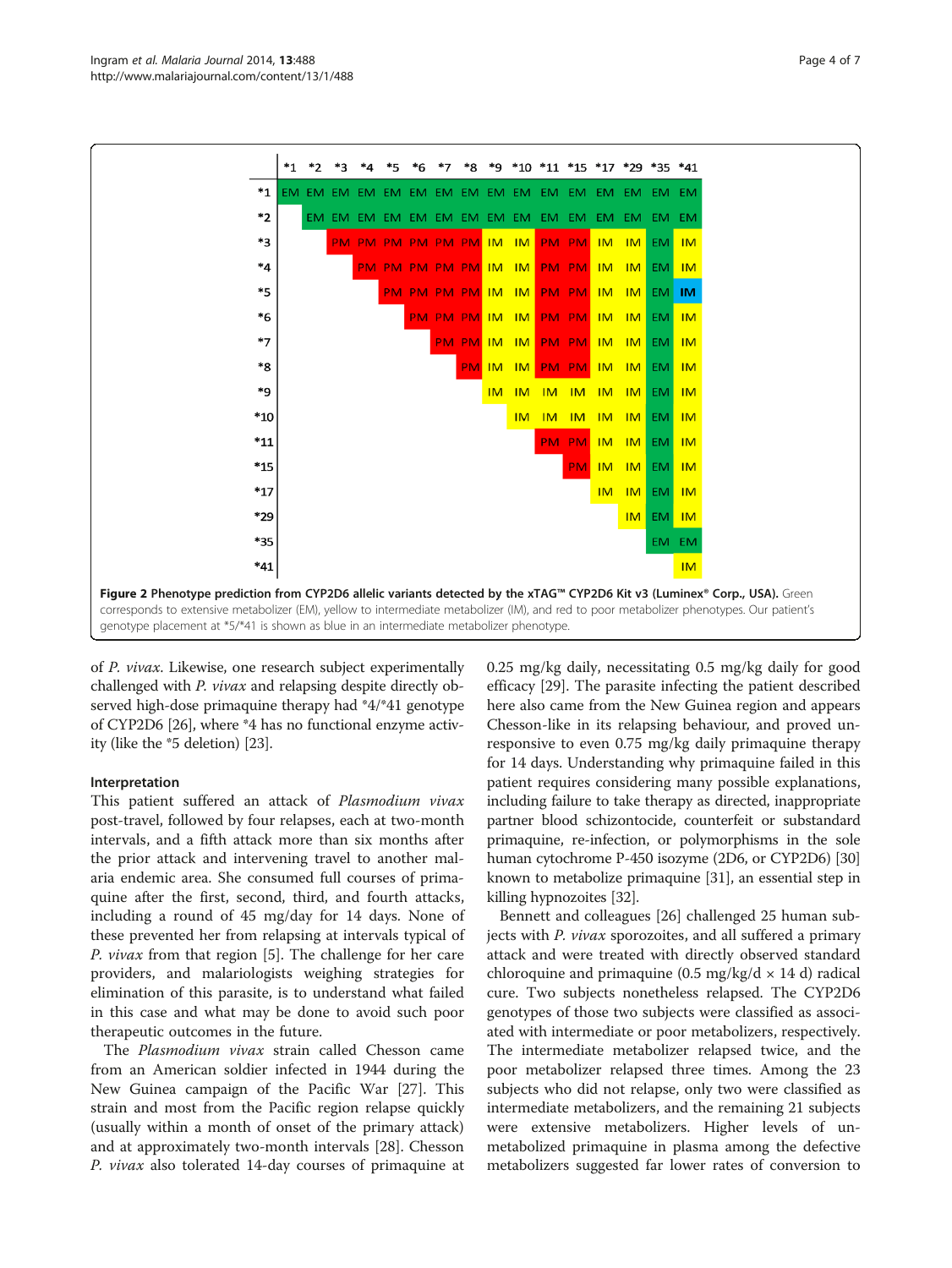active metabolites. These findings tended to rule out parasite resistance to primaquine as the explanation of the therapeutic failures. Taken with the facts of directly observed therapy and no possible re-infection, those studies pointed to CYP2D6 polymorphisms as being important determinants of efficacy against relapse.

Likewise, a specific CYP2D6 genotype in this patient (\*5/\*41) seems to account for the poor outcomes of her repeated rounds of primaquine therapy. The parasite infecting the patient relapsed at its naturally short intervals (two months), seemingly unaffected by the primaquine being consumed. Primaquine exerts a cumulative dose effect on hypnozoites called the total dose effect, where the total dose determines efficacy rather than the schedule of delivery [[33](#page-5-0)]. In other words, the same total dose may be delivered as single dose, as 7 or 14 daily doses, or as weekly doses for eight weeks and achieve the same good efficacy [[34](#page-5-0)]. Whereas a total dose of 420 mg is considered efficacious against even the primaquine-tolerant Chesson strain of P. vivax, this patient received a total dose of 1,890 mg over an eight-month period, relapsing repeatedly in that interval. Even this very large cumulative total dose appeared inadequate against relapse.

Another possible explanation for therapeutic failure is the role of unproven partner blood schizontocides given to this patient. Her care providers prescribed atovaquoneproguanil and, later, artemether-lumefantrine. Resistance to chloroquine by P. vivax in the Asia-Pacific region is widely known [\[35\]](#page-5-0). The safety and efficacy of primaquine against relapse depends on the partner blood schizontocide [\[17\]](#page-5-0). No clinical trials have proven primaquine safe and effective when used with either of those blood schizontocidal therapies as partner in radical cure. Drug-drug interactions between those therapies somehow disabling therapeutic efficacy against relapse cannot be ruled out in this patient. Poor adherence or faulty primaquine cannot be ruled out, but are considered very unlikely. The patient's CYP2D6 polymorphism was considered the most likely basis of her experiences with P. vivax.

#### Implications

Primaquine has been the sole therapy against relapse of vivax malaria since 1952. The parasite has certainly been exposed to sub-therapeutic levels over that period [\[13](#page-5-0)]. Acquired resistance to primaquine must be regarded as a possibility, even though hypnozoite resistance to primaquine has yet to be demonstrated in animal models, patients, or study subjects. This may be a product of resistance being absent, or of the difficulty of ruling out all other possible causes of therapeutic failure.

No standardized in vivo protocol has been developed, optimized or validated for the diagnosis of resistance to primaquine in a patient. Re-infection would seriously confound the assessment of primaquine sensitivity, and

no molecular diagnostics today differentiate relapse from reinfection. Randomized clinical trials can measure the force of infection of blood via hypnozoites versus sporozoites in populations [[36\]](#page-6-0), but such trials are extremely laborious and expensive, and not practical for routine surveillance. All of these difficulties explain why we cannot now conduct surveillance for primaquine resistance/ efficacy in endemic areas. Thus, primaquine efficacy in most settings cannot be known. An analysis of 87 prima-quine therapeutic trials since 1950 by John et al. [[37](#page-6-0)] illustrates an attempt at doing so despite the limitations and confounders involved.

Only under relatively rare circumstances – as in experimental challenge or in mobile populations from nonendemic areas being briefly heavily exposed and then repatriated – can the efficacy of primaquine be measured with little or no ambiguity. In one such instance, the efficacy of primaquine against hypnozoites acquired in Indonesian New Guinea was a remarkable 98% at 0.5 mg/ kg/day X 14d following dihydroartemisinin-piperaquine as partner blood schizontocide [\[38\]](#page-6-0). That one study offers hope of good efficacy elsewhere, but does not substitute for a responsibly thorough and effective means of surveillance for resistance to primaquine.

Travellers returning home and suffering vivax malaria may be the sole means now available to reliably estimate the efficacy of primaquine against relapse in any given area. The technical difficulty of interpreting outcomes in this patient in New Zealand illustrates the complexity in understanding the broader determinants of therapeutic efficacy against relapse. The extraordinary diversity and complexity of CYP2D6 polymorphisms will require a great deal more attention in the context of malaria control and elimination. The current case illustrates the value of CYP2D6 assessment in patients needing primaquine therapy.

# Conclusions

The findings in this case review are compatible with therapeutic failure of primaquine as a consequence of a polymorphism of CYP2D6 (\*5/\*41) impairing metabolism to an active form. Unproven combinations of ACT therapies with primaquine for radical cure exacerbating therapeutic inadequacy may not be ruled out, along with other factors like adherence and sub-standard drug. Defining the determinants of primaquine therapeutic failure against relapse clarifies strategy aimed at achieving maximal effectiveness of primaquine against the hypnozoite reservoir of P. vivax. Elimination of vivax malaria may hinge upon success at doing so.

#### Consent

Written informed consent was obtained from the patient for publication of this case study and accompanying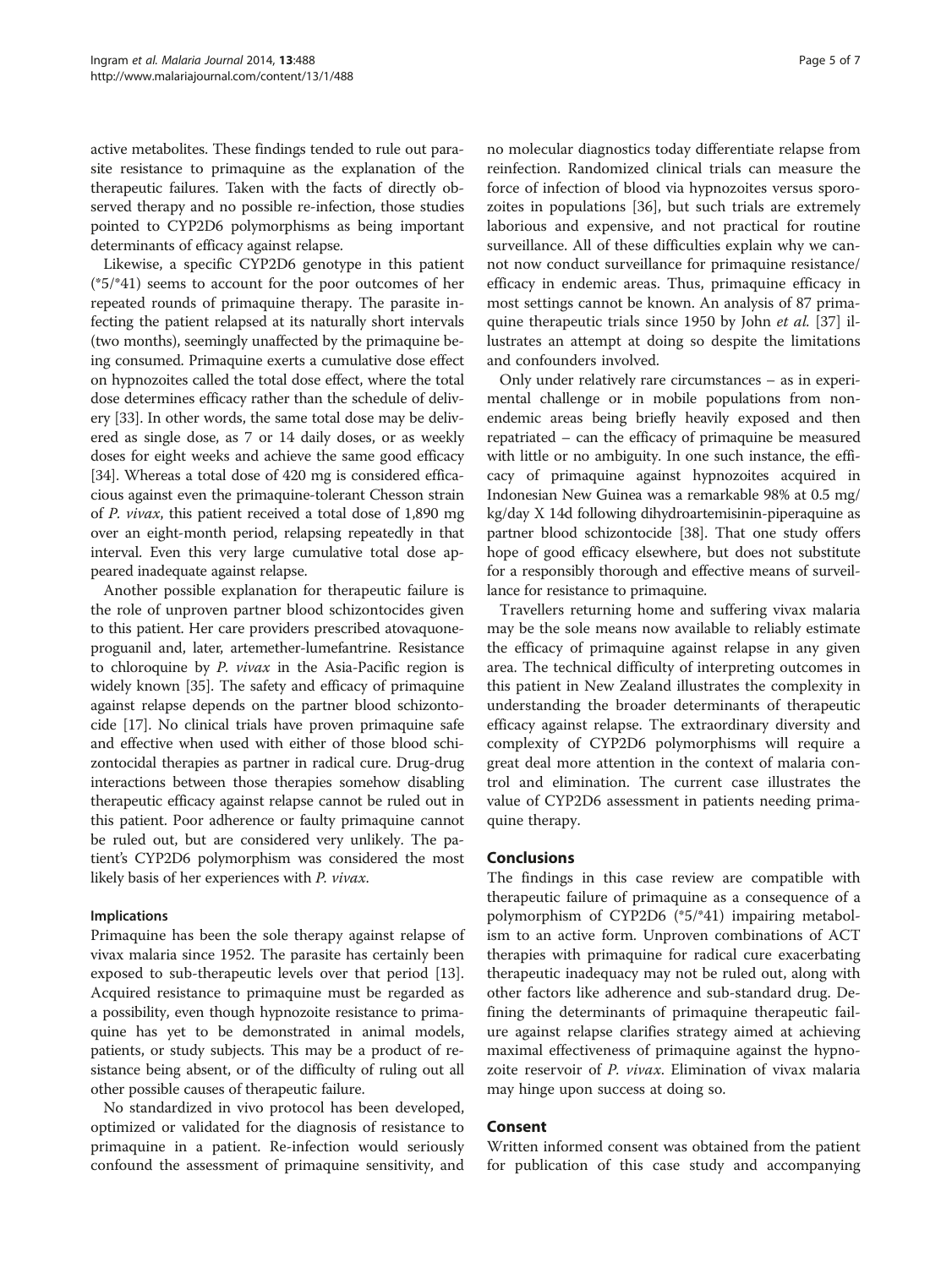# <span id="page-5-0"></span>images. A copy of the written consent is available for review by the Editor-in-Chief of this journal.

#### Abbreviations

ACT: Artemisinin combined therapy; ASPE: Allele-specific primer extension; CYP: Cytochrome P-450; G6PD: Glucose-6-phosphate dehydrogenase.

#### Competing interests

The authors declare that they have no competing interests.

#### Authors' contributions

RJHI managed the patient and documented that clinical experience for this report. CD performed the CYP2D6 genotyping, SS managed confirmatory parasite diagnostics, RN supervised the CYP2D6 genotyping and parasitologic molecular diagnostics, and JKB organized all records and data into the presentation of facts and analysis in this report. All authors read and approved the final manuscript.

#### Acknowledgements

Haematologists Dr. George Chan at Auckland City Hospital, Auckland, along with Dr. David Wei at Northland District Health Board, Whangarei, each contributed materials to this case investigation. Dr. Decy Subekti and Ms. Lenny Ekawati in Jakarta also contributed to management of specimens. JKB is supported by Wellcome Trust grant B9RJIXO.

#### Author details

<sup>1</sup> Auckland City Hospital, Auckland, New Zealand. <sup>2</sup> Eijkman Institute for Molecular Biology, Jakarta, Indonesia. <sup>3</sup>Eijkman-Oxford Clinical Research Unit, Jakarta 10430, Indonesia. <sup>4</sup>Centre for Tropical Medicine, Nuffield Department of Medicine, University of Oxford, Oxford, UK.

#### Received: 29 September 2014 Accepted: 6 December 2014 Published: 12 December 2014

#### References

- 1. Gething PW, Elyazar IR, Moyes CL, Smith DL, Battle KE, Guerra CA, Patil AP, Tatem AJ, Howes RE, Myers MF, George DB, Horby P, Wertheim HF, Price RN, Mueller I, Baird JK, Hay SI: A long neglected world malaria map: Plasmodium vivax endemicity in 2010. PLoS Negl Trop Dis 2012, 6:e1814.
- Hwang J, Cullen KA, Kachur SP, Arguin PM, Baird JK: Severe morbidity and mortality risk from malaria in the United States, 1985–2011. Infect Dis 2014, 1:1.
- 3. Smith AD, Bradely DJ, Smith V, Blaze M, Behrens RH, Chiodini PL, Whitty CJ: Imported malaria and high risk groups: observational study using UK surveillance data. Brit Med J 2008, 337:a120.
- 4. White NJ: Determinants of relapse periodicity in Plasmodium vivax malaria. Malar J 2011, 10:297.
- 5. Battle KE, Karhunen MS, Bhatt S, Gething PW, Howes RE, Golding N, Van Boeckel TP, Messina JP, Shanks GD, Smith DL, Baird JK, Hay SI: Geographical variation in Plasmodium vivax relapse. Malar J 2014, 13:144.
- 6. Eyles DE, Young MD: Studies on imported malarias. 7. The parasitological pattern of relapsing Plasmodium vivax in military patients. J Nat Malar Soc 1948, 7:23–37.
- 7. Baird JK: Evidence and implications of mortality associated with acute Plasmodium vivax malaria. Clin Microbiol Rev 2013, 26:36-57.
- 8. Anstey NM, Douglas NM, Pospoprodjo JR, Price RN: Plasmodium vivax: clinical spectrum, risk factors and pathogenesis. Adv Parasitol 2012, 80:151–201.
- Manning L, Laman M, Law I, Bona C, Aipit S, Teine D, Warrell J, Rosanas-Urgell A, Lin E, Kiniboro B, Vince J, Hwaiwhanje I, Karunajeewa H, Michon P, Siba P, Mueller I, Davis TM: Features and prognosis of severe malaria caused by Plasmodium falciparum, Plasmodium vivax and mixed Plasmodium species in Papua New Guinean children. PLoS One 2011, 6:e29203.
- 10. Tjitra E, Anstey NM, Sugiarto P, Warikar N, Kenangalem E, Karyana M, Lampah DA, Price RN: Multi-drug resistant Plasmodium vivax associated with severe and fatal malaria: a prospective study in Papua, Indonesia. PLoS Med 2008, 5:e128.
- 11. Quispe AM, Pozo E, Guerrero E, Durand S, Baldeviano GC, Edgel KA, Graf PC, Lescano AG: Plasmodium vivax hospitalizations in a monoendemic malaria region: severe vivax malaria? Am J Trop Med Hyg 2014, 91:11-17.
- 12. Kotwal RS, Wenzel RB, Sterling RA, Porter WD, Jordan NN, Petrucelli BP: An outbreak of malaria in US Army Rangers returning from Afghanistan. JAMA 2005, 293:212–216.
- 13. Baird JK, Hoffman SL: Primaquine therapy for malaria. Clin Infect Dis 2004. 39:1336–1345.
- 14. Hill DR, Baird JK, Parise ME, Lewis LS, Ryan ET, Magill AJ: Primaquine: a report from the CDC expert meeting on malaria chemoprophylaxis I. Am J Trop Med Hyg 2006, 75:402–415.
- 15. Khantikul N, Butraporn P, Kim HS, Leemingsawat S, Tempongko MA, Suwonkerd W: Adherence to antimalarial drug therapy among vivax malaria patients in northern Thailand. J Health Popul Nutr 2009, 27:4–13.
- 16. Baird JK: Reinventing primaquine for endemic malaria. Expert Opin Emerg Dis 2012, 42:1049–1054.
- 17. Baird J: Resistance to chloroquine unhinges vivax malaria therapeutics. Antimicrob Agents Chemother 2011, 55:1827-1830.
- 18. WHO: Guidelines for the Treatment of Malaria. 2nd edition. Geneva: World Health Organization; 2010:194.
- 19. Rijken MJ, McGready R, Boel E, Poespoprodjo R, Singh N, Syafruddin D, Rogerson S, Nosten F: Malaria in pregnancy in the Asia-Pacific region. Lancet Infect Dis 2012, 12:75–88.
- 20. Poespoprodjo JR, Fobia W, Kenangalem E, Lampah DA, Warikar N, Seal A, McGready R, Sugiarto P, Tjitra E, Anstey NM, Price RN: Adverse pregnancy outcomes in an area where multidrug-resistant Plasmodium vivax and Plasmodium falciparum infections are endemic. Clin Infect Dis 2008, 46:1374–1381.
- 21. Singh B, Bobogare A, Cox-Singh J, Snounou G, Abdullah MS, Rahman HA: A genus and species specific nested polymerase chain reaction malaria detection assay for epidemiologic studies. Am J Trop Med Hyg 1999, 60:687–692.
- 22. Zhou SF: Polymorphism of human cytochrome P450 2D6 and its clinical significance. Part 1. Clin Pharmacokinet 2009, 48:689-723.
- 23. Sistonen J, Fuselli S, Palo JU, Chauhan N, Padh H, Sajantila A: Pharmacogenetic variation at CYP2C9, CYP2C19, and CYP2D6 at gobal and microgeographic scales. Pharmacogen Genom 2009, 19:170–179.
- 24. Microsomes containing metabolizer phenotype-specific CYP2D6 isozyme. [http://www.xenotechllc.com/products/subcellular-fractions/human/liver/](http://www.xenotechllc.com/products/subcellular-fractions/human/liver/genotyped/cyp2d6) [genotyped/cyp2d6](http://www.xenotechllc.com/products/subcellular-fractions/human/liver/genotyped/cyp2d6).
- 25. Jurica J, Bartecek R, Zourkova A, Pindurova E, Sulcova A, Kasparek T, Zendulka O: Serum dextromethorphan/dextrorphan metabolic ratio for CYP2D6 phenotyping in clinical practice. J Clin Pharm Ther 2012, 37:486-490.
- 26. Bennett JW, Pybus BS, Yadava A, Tosh D, Sousa JC, McCarthy WF, Deye G, Melendez V, Ockenhouse CF: Primaquine failure and cytochrome P-450 2D6 in Plasmodium vivax malaria. N Engl J Med 2013, 369:1381–1382.
- 27. Ehrman FC, Ellis JM, Young MD: Plasmodium vivax Chesson strain. Science 1945, 101:377.
- 28. Young MD, Eyles DE, Burgess RW: Studies on imported malaria. 10. An evaluation of the foreign malarias introduced in the United States by returning troops. J Nat Malar Soc 1948, 7:171–185.
- 29. Edgecomb JH, Arnold J, Yount EH Jr, Alving AS, Eichelberger L: Primaquine, SN 13272: a new curative agent in vivax malaria. A preliminary report. J Nat Malar Soc 1950, 9:285–292.
- 30. Zanger UM, Raimundo S, Echelbaum M: Cytochrome P450 2D6: overview and update on pharmacology, genetics, biochemistry. Naunyn Schmiedebergs Arch Pharmacol 2004, 369:23-37.
- 31. Pybus BS, Marcsisin SR, Jin X, Deye G, Sousa JC, Li Q, Caridha D, Zeng Q, Reichard GA, Ockenhouse C, Bennett J, Walker LA, Ohrt C, Melendez V: The metabolism of primaquine to its active metabolite is dependent on CYP2D6. Malar J 2013, 12:212.
- 32. Vasquez-Vivar J, Augusto O: Hydroxylated metabolites of the antimalarial drug primaquine. J Biol Chem 1992, 267:6848–6854.
- 33. Schmidt LH, Fradkin R, Vaughan D, Rasco J: Radical cure of infections with Plasmodium cynomolgi: a function of total 8-aminoquinoline dose. Am J Trop Med Hyg 1977, 26:1116–1128.
- Alving AS, Johnson CF, Tarlov AR, Brewer GJ, Kellermeyer RW, Carson PE: Mitigation of the hemolytic effect of primaquine and enhancement of its action against exoerythrocytic forms of the Chesson strain of Plasmodium vivax by intermittent regimens of drug administration. Bull World Health Organ 1960, 22:621–631.
- 35. Price RN, von Seidlein L, Valecha N, Nosten F, Baird JK, White NJ: Global extent of chloroquine-resistant Plasmodium vivax: a systematic review and meta-analysis. Lancet Infect Dis 2014, 14:982-991. in press.